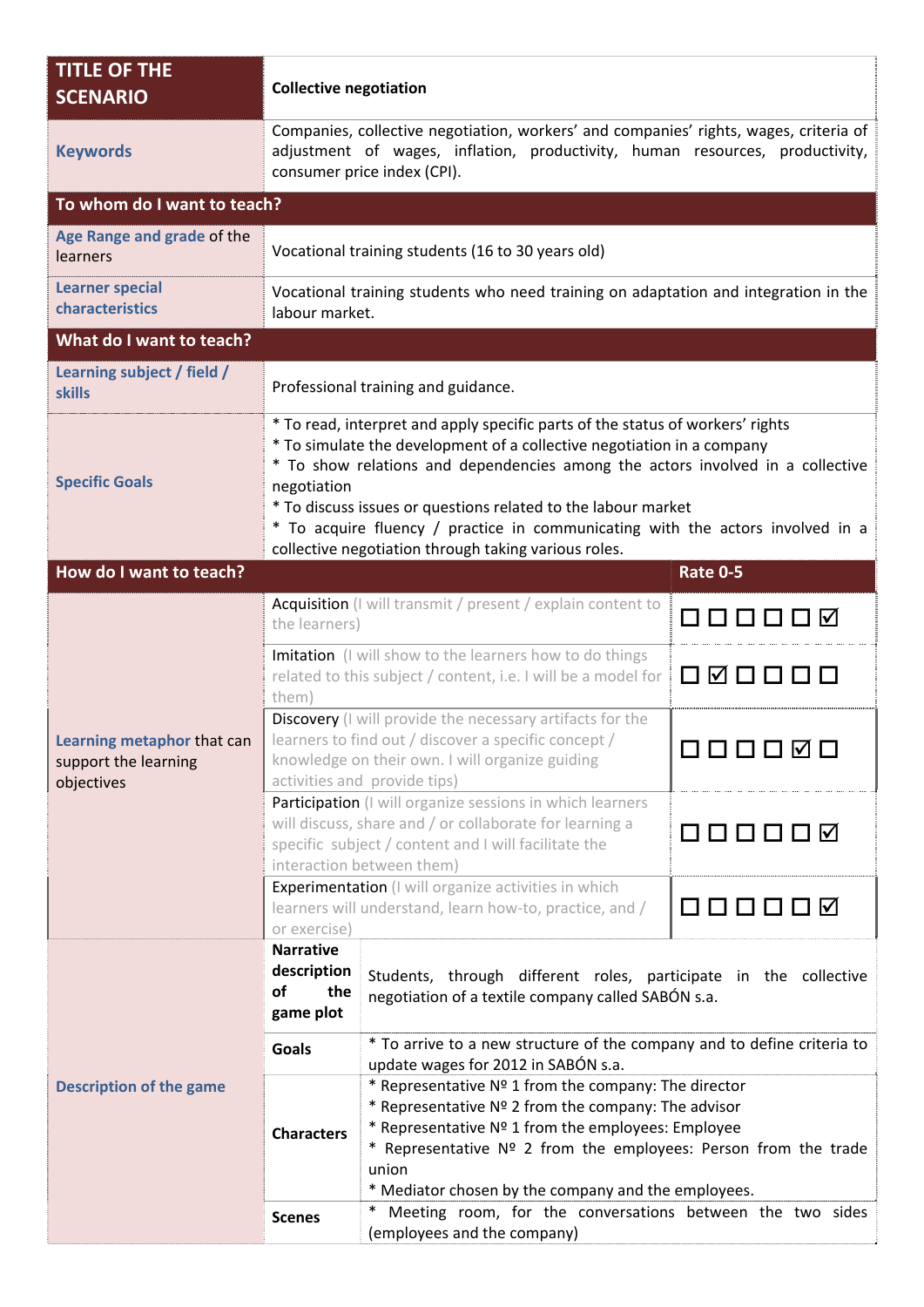|                                                                                                          | $\ast$<br>Meeting room for public space, for meetings among the                                                                                                                                                                                                                                                                                                                                                                                                                                                                                            |                                            |                                 |  |  |
|----------------------------------------------------------------------------------------------------------|------------------------------------------------------------------------------------------------------------------------------------------------------------------------------------------------------------------------------------------------------------------------------------------------------------------------------------------------------------------------------------------------------------------------------------------------------------------------------------------------------------------------------------------------------------|--------------------------------------------|---------------------------------|--|--|
|                                                                                                          | representatives from the company<br>Meeting room for public space, for meetings among the<br>∗<br>representatives from the employees                                                                                                                                                                                                                                                                                                                                                                                                                       |                                            |                                 |  |  |
|                                                                                                          | Learning<br>settings                                                                                                                                                                                                                                                                                                                                                                                                                                                                                                                                       | <b>Estimate time</b><br>(Session = 50 min) |                                 |  |  |
| <b>Narrative Description of</b><br>learning activities - step by<br>step organization and<br>structuring | Before the game:<br>* Students read the articles 26 and 27 from the status<br>of workers' rights.<br>* Students read some articles on productivity.<br>* Students search for the wages tables and criteria of<br>renewal of an agreement on the Internet.<br>* The teacher describes the situation, environment<br>and conditions of the game development of the game.<br>* The teacher assigns roles to students.                                                                                                                                         | the<br>In.<br>classroom                    | 2 sessions                      |  |  |
|                                                                                                          | During the game:<br>* The representatives of the employees discuss their<br>strategy in pairs.<br>* The representatives of the company discuss their<br>strategy in pairs.<br>* First meeting with all the actors involved, in which<br>each side explains their conditions.<br>* Second meeting among each side separately, in<br>which they rethink their strategy and define next<br>steps.<br>* Repetition of the meetings until an agreement is<br>found.<br>* The teacher observes and takes notes.                                                  | 2 sessions                                 |                                 |  |  |
|                                                                                                          | After the game:<br>* Summary of the discussions of by each character.<br>* Each student reflects on what he / she did right, and<br>what he / she could have done differently.<br>The teacher comments on each student's<br>conclusions.<br>Total:                                                                                                                                                                                                                                                                                                         | the<br>In.<br>classroom                    | 2 sessions<br><b>6 sessions</b> |  |  |
| How will I evaluate students?                                                                            |                                                                                                                                                                                                                                                                                                                                                                                                                                                                                                                                                            |                                            |                                 |  |  |
| <b>Evaluation approach</b>                                                                               | * Evaluation embedded in the game<br>* Class discussion                                                                                                                                                                                                                                                                                                                                                                                                                                                                                                    |                                            |                                 |  |  |
|                                                                                                          | What will learners need in order to achieve learning objectives?                                                                                                                                                                                                                                                                                                                                                                                                                                                                                           |                                            |                                 |  |  |
| <b>Prerequisites</b>                                                                                     | * To be acquainted with articles 26 and 27 from the status of workers' rights<br>* To be acquainted with the concept of wages update linked to inflation and<br>productivity<br>* To know practical examples of wage tables and criteria for renewal of a real<br>agreement                                                                                                                                                                                                                                                                                |                                            |                                 |  |  |
| <b>Settings and materials</b><br>What do I need for implementing the scenario?                           | * Articles 26 and 27 from the status of workers' rights.<br>* Printed copies or files with articles on productivity:<br>Salarios - IPC- Productividad - Liada la hemos or PDF file<br>Salario, IPC y Productividad or PDF file<br>¿Cambios en los salarios?, ¿Sobre productividad, sobre IPC? or PDF file<br>Sagardoy: ligar salarios sólo a productividad dispararía sueldos más que con<br>IPC or PDF file<br>La OIT achaca al IPC y no a los sueldos la menor competitividad or PDF file<br>* Wage tables and criteria for renewal of a real agreement. |                                            |                                 |  |  |